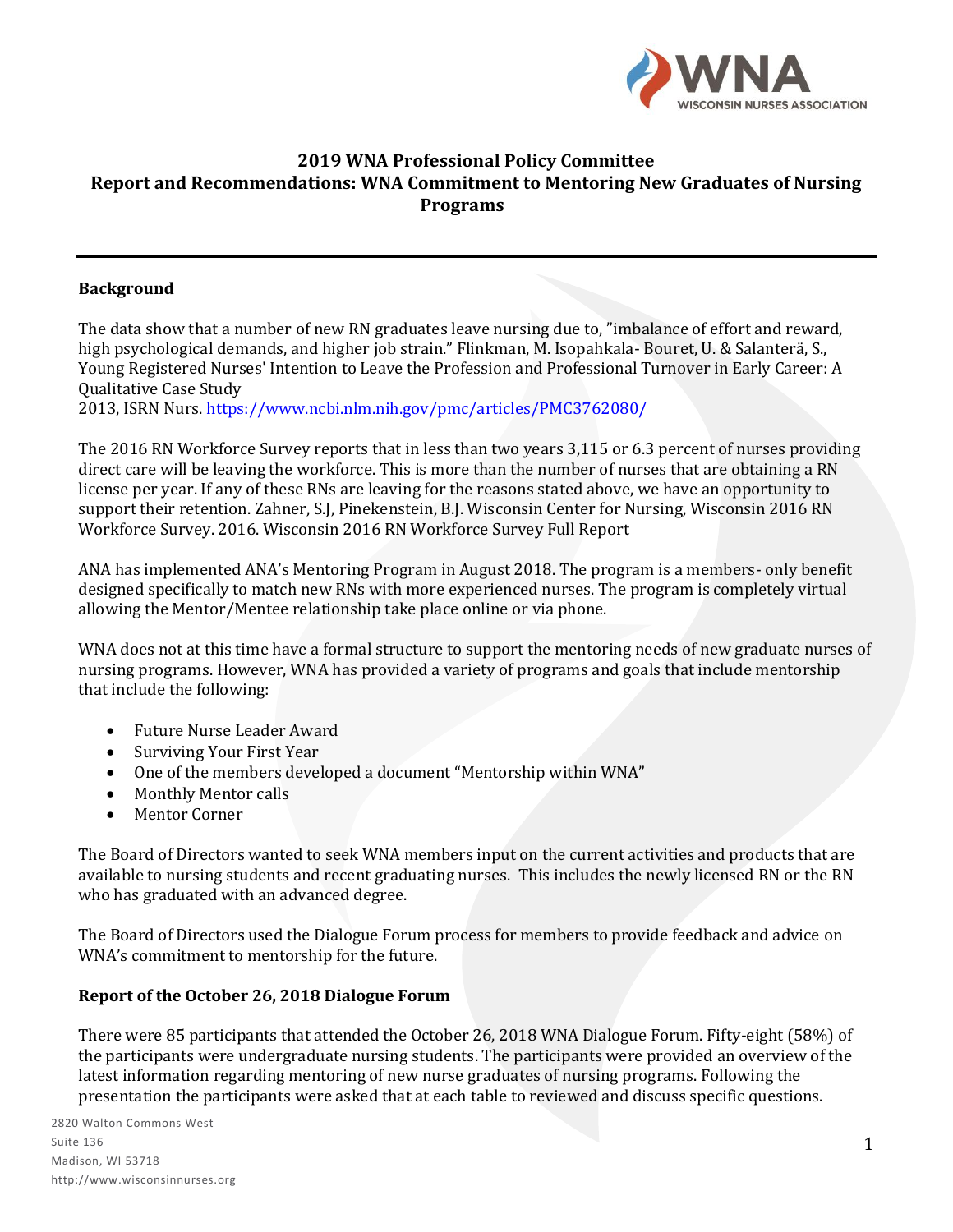WNA does not at this time have a formal structure to support the mentoring needs of new graduate nurses of nursing programs. WNA has many programs and goals that include mentorship. Given the multiple demands on WNA:

- 1. Should a mentoring program exist within WNA?
- 2. Should this program be formalized?
- 3. How should it be structured?
- 4. What are the minimal services that should be included?

## *Question 1. Should WNA formalize a mentoring program? n=23 tables*

## NO (43.5%)

- 1. WNA should serve as an advocate to encourage/influence mentor programs in the workplace.
- 2. WNA website should include mentoring tools and resources on how to implement a program.
- 3. WNA should support employers/organizations to create mentor programs.
- 4. WNA should serve as a backup to what is provided at places of employment.
- 5. Geographic and facility differences may not align in mentor programs.
- 6. WNA should form partnerships with schools/facilities to support programs.
- 7. WNA should support existing nurse mentorship programs. Provide a toolkit for employers to implement their own program.

# YES (56.5 %)

- 1. WNA should facilitate mentor-mentee connection in geographic areas, especially rural areas.
- 2. WNA should offer someone to talk to not at the site of employment and broaden the scope of people with knowledge.
- 3. Nurses like to talk about their work and both parties can gain from the relationship.
- 4. WNA mentors would be unbiased and are strong, experienced nurses.
- 5. A formal mentor program would help to retain nurses.

### *Question 2. In which part of WNA's structure should a mentoring program be located? n=9*

- 1. WNA Workforce Advocacy Council (66.6%)
- 2. WNA TriCouncil (Practice, Education, Research council) (33.3%)
- 3. WNA Mutual Interest Group create mentorship interest group (33.3%)

### *Question 3. What should be offered to WNA members that are seeking mentor services? (select all that apply) n=66*

- 1. Workshop—Surviving Your First Year (SYFY)- partner with schools of nursing, consider cost of the workshop for attendees. (36.3%)
- 2. Future Nurse Leader Award not for just WNA members, but open participation. (25.8%)
- 3. Mentor-related article in each edition of The Wisconsin Nurse (21.2%)
- 4. Formalized mentor-mentee relationship (9.1%)
- 5. Monthly calls with mentors and mentees (6.1%)
- 6. Other: access to information from mutual interest group, duration > 12 months, annual meeting for awards and learning opportunities (1.5%)